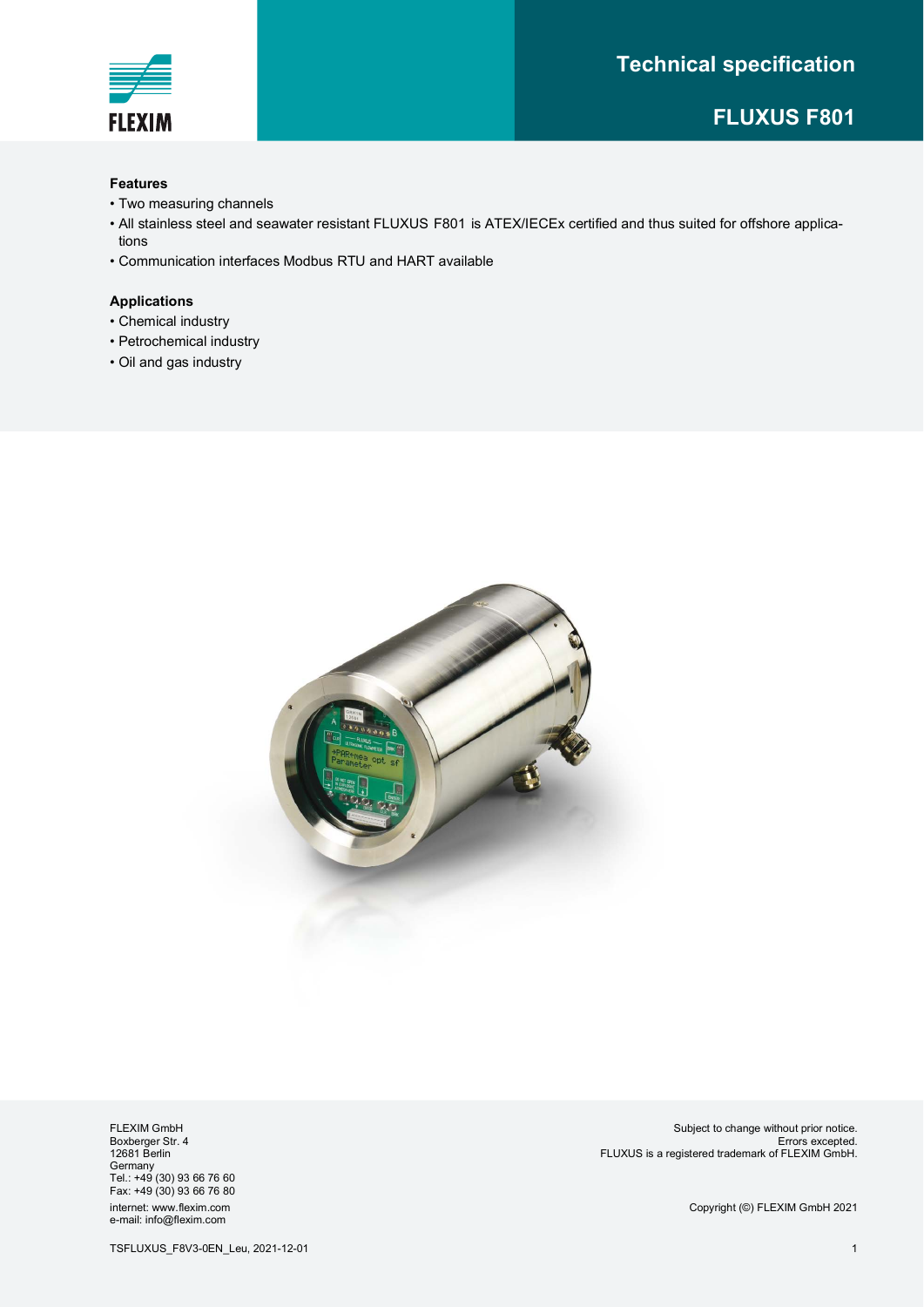# **Transmitter**

# **Technical data**

|                                              |    | FLUXUS F801**-A1                                          |                                                                                                                        | <b>FLUXUS F801C24</b>     |  |  |  |  |  |
|----------------------------------------------|----|-----------------------------------------------------------|------------------------------------------------------------------------------------------------------------------------|---------------------------|--|--|--|--|--|
| order code                                   |    | F801**-A10****-*A                                         | F801**-A10****-FF                                                                                                      | F801**-A1B                |  |  |  |  |  |
|                                              |    | F801**-A10****-*P                                         |                                                                                                                        |                           |  |  |  |  |  |
|                                              |    |                                                           |                                                                                                                        |                           |  |  |  |  |  |
|                                              |    |                                                           |                                                                                                                        |                           |  |  |  |  |  |
|                                              |    |                                                           |                                                                                                                        |                           |  |  |  |  |  |
|                                              |    |                                                           |                                                                                                                        |                           |  |  |  |  |  |
|                                              |    |                                                           |                                                                                                                        |                           |  |  |  |  |  |
|                                              |    |                                                           |                                                                                                                        |                           |  |  |  |  |  |
|                                              |    |                                                           |                                                                                                                        |                           |  |  |  |  |  |
|                                              |    |                                                           |                                                                                                                        |                           |  |  |  |  |  |
|                                              |    |                                                           |                                                                                                                        |                           |  |  |  |  |  |
| design<br>supported transducer               |    | explosion-proof offshore device<br>K, M, P, Q             |                                                                                                                        |                           |  |  |  |  |  |
| frequencies                                  |    | on request: G                                             |                                                                                                                        |                           |  |  |  |  |  |
| measurement                                  |    |                                                           |                                                                                                                        |                           |  |  |  |  |  |
| measurement                                  |    | transit time difference correlation principle,            |                                                                                                                        |                           |  |  |  |  |  |
| principle                                    |    |                                                           | automatic NoiseTrek selection for measurements with high gaseous or solid content                                      |                           |  |  |  |  |  |
| flow velocity                                |    | m/s 0.0125                                                |                                                                                                                        |                           |  |  |  |  |  |
| repeatability                                |    | 0.15 % MV ±0.005 m/s                                      |                                                                                                                        |                           |  |  |  |  |  |
| fluid                                        |    |                                                           | all acoustically conductive liquids with < 10 % gaseous or solid content in volume (transit time difference principle) |                           |  |  |  |  |  |
| temperature com-                             |    |                                                           | corresponding to the recommendations in ANSI/ASME MFC-5.1-2011                                                         |                           |  |  |  |  |  |
| pensation                                    |    | measurement uncertainty (volumetric flow rate)            |                                                                                                                        |                           |  |  |  |  |  |
| measurement                                  |    | ±0.3 % MV ±0.005 m/s                                      |                                                                                                                        |                           |  |  |  |  |  |
| uncertainty of the                           |    |                                                           |                                                                                                                        |                           |  |  |  |  |  |
| measuring system <sup>1</sup>                |    |                                                           |                                                                                                                        |                           |  |  |  |  |  |
| measurement                                  |    | ±1 % MV ±0.005 m/s                                        |                                                                                                                        |                           |  |  |  |  |  |
| uncertainty at the                           |    |                                                           |                                                                                                                        |                           |  |  |  |  |  |
| measuring point <sup>2</sup><br>transmitter  |    |                                                           |                                                                                                                        |                           |  |  |  |  |  |
| power supply                                 |    | 100230 V/5060 Hz or                                       |                                                                                                                        | 24 V DC ±10 %             |  |  |  |  |  |
|                                              |    | 2032 V DC or                                              |                                                                                                                        |                           |  |  |  |  |  |
|                                              |    | • on request: 1116 V DC                                   |                                                                                                                        |                           |  |  |  |  |  |
| power consumption                            | IW | < 8                                                       |                                                                                                                        | $\leq 4$                  |  |  |  |  |  |
| number of measuring                          |    | 1, optional: 2                                            |                                                                                                                        |                           |  |  |  |  |  |
| channels                                     |    |                                                           |                                                                                                                        |                           |  |  |  |  |  |
| damping                                      | s  | $0100$ (adjustable)                                       |                                                                                                                        |                           |  |  |  |  |  |
| measuring cycle                              | Hz | 1001000 (1 channel)                                       |                                                                                                                        |                           |  |  |  |  |  |
| response time                                | s  | 1 (1 channel), option: 0.07                               |                                                                                                                        |                           |  |  |  |  |  |
| housing material                             |    | stainless steel 316/316L (1.4401, 1.4404, 1.4432)         |                                                                                                                        |                           |  |  |  |  |  |
| degree of protection<br>dimensions           | mm | <b>IP66</b><br>see dimensional drawing                    |                                                                                                                        |                           |  |  |  |  |  |
| weight                                       | kg | 6.6                                                       |                                                                                                                        |                           |  |  |  |  |  |
| fixation                                     |    | wall mounting, 2" pipe mounting                           |                                                                                                                        |                           |  |  |  |  |  |
| ambient temperature <sup>o</sup> C           |    | $-20+60$                                                  |                                                                                                                        | $-20+50$                  |  |  |  |  |  |
| display                                      |    | 2 x 16 characters, dot matrix, backlight                  |                                                                                                                        |                           |  |  |  |  |  |
| menu language                                |    | English, German, French, Dutch, Spanish                   |                                                                                                                        |                           |  |  |  |  |  |
| explosion protection                         |    |                                                           |                                                                                                                        |                           |  |  |  |  |  |
| <b>ATEX/IECEx</b>                            |    |                                                           |                                                                                                                        |                           |  |  |  |  |  |
| marking                                      |    | $C$ 60637 $\bigoplus_{112}^{112G}$                        |                                                                                                                        | C 6 0637 (Ex) II2G        |  |  |  |  |  |
|                                              |    | Ex db eb IIC T6 Gb                                        |                                                                                                                        | Ex db eb [ib] IIC T4 Gb   |  |  |  |  |  |
|                                              |    | Ex tb IIIC T100 °C Db                                     |                                                                                                                        | T <sub>a</sub> -20…+50 °C |  |  |  |  |  |
|                                              |    | T <sub>a</sub> -20…+60 °C                                 |                                                                                                                        |                           |  |  |  |  |  |
| certification ATEX                           |    | IBExU05ATEX1078                                           |                                                                                                                        | IBExU05ATEX1078           |  |  |  |  |  |
| certification IECEx                          |    | <b>IECEx IBE 12.0020</b>                                  |                                                                                                                        |                           |  |  |  |  |  |
| intrinsic safety para-                       |    | $U_m = 250 V$                                             |                                                                                                                        |                           |  |  |  |  |  |
| meters                                       |    | intrinsically safe outputs:                               |                                                                                                                        |                           |  |  |  |  |  |
|                                              |    | $U_i = 28.2 V$<br>$P_i = 0.76 W$                          |                                                                                                                        |                           |  |  |  |  |  |
|                                              |    | <sub>–i</sub> , C <sub>i</sub> negligible                 |                                                                                                                        |                           |  |  |  |  |  |
| measuring functions                          |    |                                                           |                                                                                                                        |                           |  |  |  |  |  |
| physical quantities                          |    | volumetric flow rate, mass flow rate, flow velocity       |                                                                                                                        |                           |  |  |  |  |  |
| totaliser                                    |    | volume, mass                                              |                                                                                                                        |                           |  |  |  |  |  |
| calculation functions                        |    | average, difference, sum (2 measuring channels necessary) |                                                                                                                        |                           |  |  |  |  |  |
| diagnostic functions                         |    |                                                           | sound speed, signal amplitude, SNR, SCNR, standard deviation of amplitudes and transit times                           |                           |  |  |  |  |  |
| with aperture calibration of the transducers |    |                                                           |                                                                                                                        |                           |  |  |  |  |  |

 $^2$  for transit time difference principle and reference conditions

<sup>3</sup> connection of the RS232 interface outside the explosive atmosphere (housing cover is open)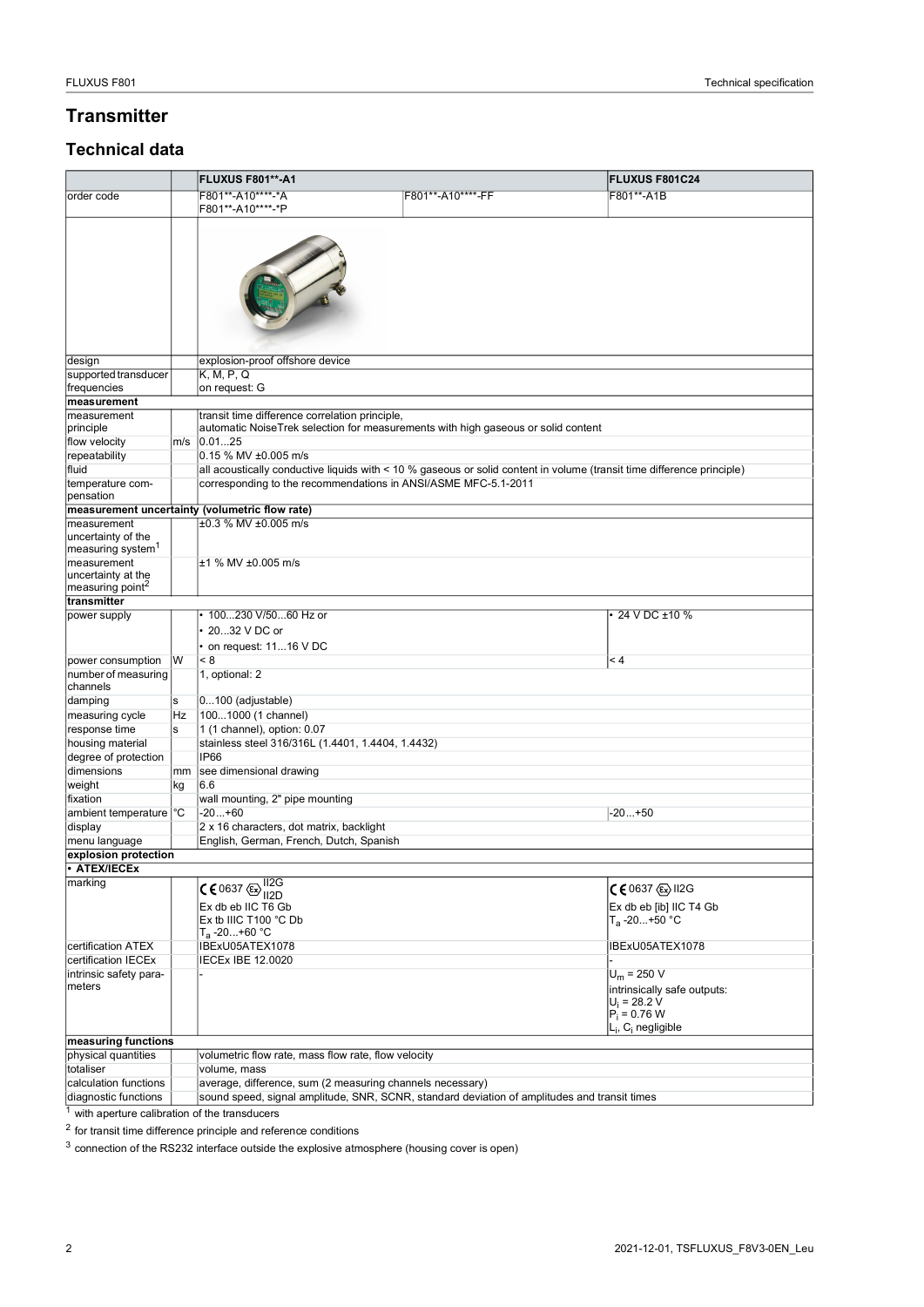|                               |     | <b>FLUXUS F801**-A1</b>                                                      |                                                                                             | <b>FLUXUS F801C24</b>                                   |  |  |  |
|-------------------------------|-----|------------------------------------------------------------------------------|---------------------------------------------------------------------------------------------|---------------------------------------------------------|--|--|--|
| communication interfaces      |     |                                                                              |                                                                                             |                                                         |  |  |  |
| service interfaces            |     | RS232 <sup>3</sup>                                                           |                                                                                             |                                                         |  |  |  |
|                               |     | USB (with adapter) $3$                                                       |                                                                                             |                                                         |  |  |  |
| process interfaces            |     | max. 1 option:                                                               |                                                                                             |                                                         |  |  |  |
|                               |     |                                                                              |                                                                                             |                                                         |  |  |  |
|                               |     | RS485 (ASCII sender)                                                         |                                                                                             |                                                         |  |  |  |
|                               |     | Modbus RTU                                                                   |                                                                                             |                                                         |  |  |  |
|                               |     | <b>HART</b>                                                                  |                                                                                             |                                                         |  |  |  |
| accessories                   |     |                                                                              |                                                                                             |                                                         |  |  |  |
| data transmission kit         |     |                                                                              |                                                                                             |                                                         |  |  |  |
| cable                         |     | <b>RS232</b>                                                                 |                                                                                             |                                                         |  |  |  |
| · adapter                     |     | <b>RS232 - USB</b>                                                           |                                                                                             |                                                         |  |  |  |
| software                      |     |                                                                              | FluxDiagReader: reading of measured values and parameters, graphical presentation           |                                                         |  |  |  |
|                               |     |                                                                              | FluxDiag (optional): reading of measurement data, graphical presentation, report generation |                                                         |  |  |  |
| data logger                   |     |                                                                              |                                                                                             |                                                         |  |  |  |
| loggable values               |     | all physical quantities, totalised physical quantities and diagnostic values |                                                                                             |                                                         |  |  |  |
| capacity                      |     | > 100 000 measured values                                                    |                                                                                             |                                                         |  |  |  |
| outputs                       |     |                                                                              |                                                                                             |                                                         |  |  |  |
|                               |     | The outputs are galvanically isolated from the transmitter.                  |                                                                                             |                                                         |  |  |  |
| number                        |     | current output: 12                                                           | frequency output: 1                                                                         | current output: 1                                       |  |  |  |
|                               |     | binary output (open collector): 12                                           | binary output (open collector): 1                                                           | binary output (open collector): 1                       |  |  |  |
|                               |     | or                                                                           |                                                                                             |                                                         |  |  |  |
|                               |     | current output: 12                                                           |                                                                                             |                                                         |  |  |  |
|                               |     | binary output (open collector): 1                                            |                                                                                             |                                                         |  |  |  |
|                               |     | binary output (Reed relay): 1                                                |                                                                                             |                                                         |  |  |  |
| current output                |     |                                                                              |                                                                                             |                                                         |  |  |  |
| range                         | mA  | 0/420                                                                        |                                                                                             | 420                                                     |  |  |  |
| accuracy                      |     | 0.1 % MV ±15 µA                                                              |                                                                                             | $0.1$ % MV $\pm$ 15 µA                                  |  |  |  |
| active output                 |     | $R_{\text{ext}}$ < 500 $\Omega$                                              |                                                                                             |                                                         |  |  |  |
| passive output                |     | $U_{ext}$ = 426.4 V, depending on $R_{ext}$ ( $R_{ext}$                      |                                                                                             | $U_{ext}$ = 428.2 V, depending on $R_{ext}$ ( $R_{ext}$ |  |  |  |
|                               |     | < 1 kΩ at 26.4 V)                                                            |                                                                                             | < 1 kΩ at 28.2 V)                                       |  |  |  |
|                               |     |                                                                              |                                                                                             | intrinsic safety                                        |  |  |  |
| current output in             |     | $\mathsf{I}$                                                                 |                                                                                             |                                                         |  |  |  |
| <b>HART</b> mode              |     |                                                                              |                                                                                             |                                                         |  |  |  |
| · range                       | mA  | 420                                                                          |                                                                                             |                                                         |  |  |  |
| • active output               |     | $U_{int}$ = 24 V                                                             |                                                                                             |                                                         |  |  |  |
| passive output                |     | $U_{ext}$ = 1024 V                                                           |                                                                                             |                                                         |  |  |  |
| • frequency output            |     |                                                                              |                                                                                             |                                                         |  |  |  |
| range                         | kHz |                                                                              | 05                                                                                          |                                                         |  |  |  |
| open collector                |     |                                                                              | 30 V/100 mA                                                                                 |                                                         |  |  |  |
|                               |     |                                                                              | $I_{off} = 0.8$ mA                                                                          |                                                         |  |  |  |
|                               |     |                                                                              | optional: 8.2 V                                                                             |                                                         |  |  |  |
|                               |     |                                                                              | DIN EN 60947-5-6 (NAMUR)                                                                    |                                                         |  |  |  |
| • binary output               |     |                                                                              |                                                                                             |                                                         |  |  |  |
| open collector                |     | 24 V/4 mA                                                                    | 30 V/100 mA                                                                                 | 24 V/4 mA                                               |  |  |  |
| Reed relay                    |     | 48 V/100 mA                                                                  | $I_{off}$ = 0.8 mA                                                                          | intrinsic safety                                        |  |  |  |
| binary output as alarm output |     |                                                                              |                                                                                             |                                                         |  |  |  |
| • functions                   |     | limit, change of flow direction or error                                     |                                                                                             |                                                         |  |  |  |
| binary output as pulse output |     |                                                                              |                                                                                             |                                                         |  |  |  |
| • functions                   |     | mainly for totalising                                                        |                                                                                             |                                                         |  |  |  |
| pulse value                   |     | units 0.011000                                                               |                                                                                             |                                                         |  |  |  |
| pulse width                   |     | ms 11000                                                                     |                                                                                             |                                                         |  |  |  |
|                               |     |                                                                              |                                                                                             |                                                         |  |  |  |

<sup>1</sup> with aperture calibration of the transducers

<sup>2</sup> for transit time difference principle and reference conditions

3 connection of the RS232 interface outside the explosive atmosphere (housing cover is open)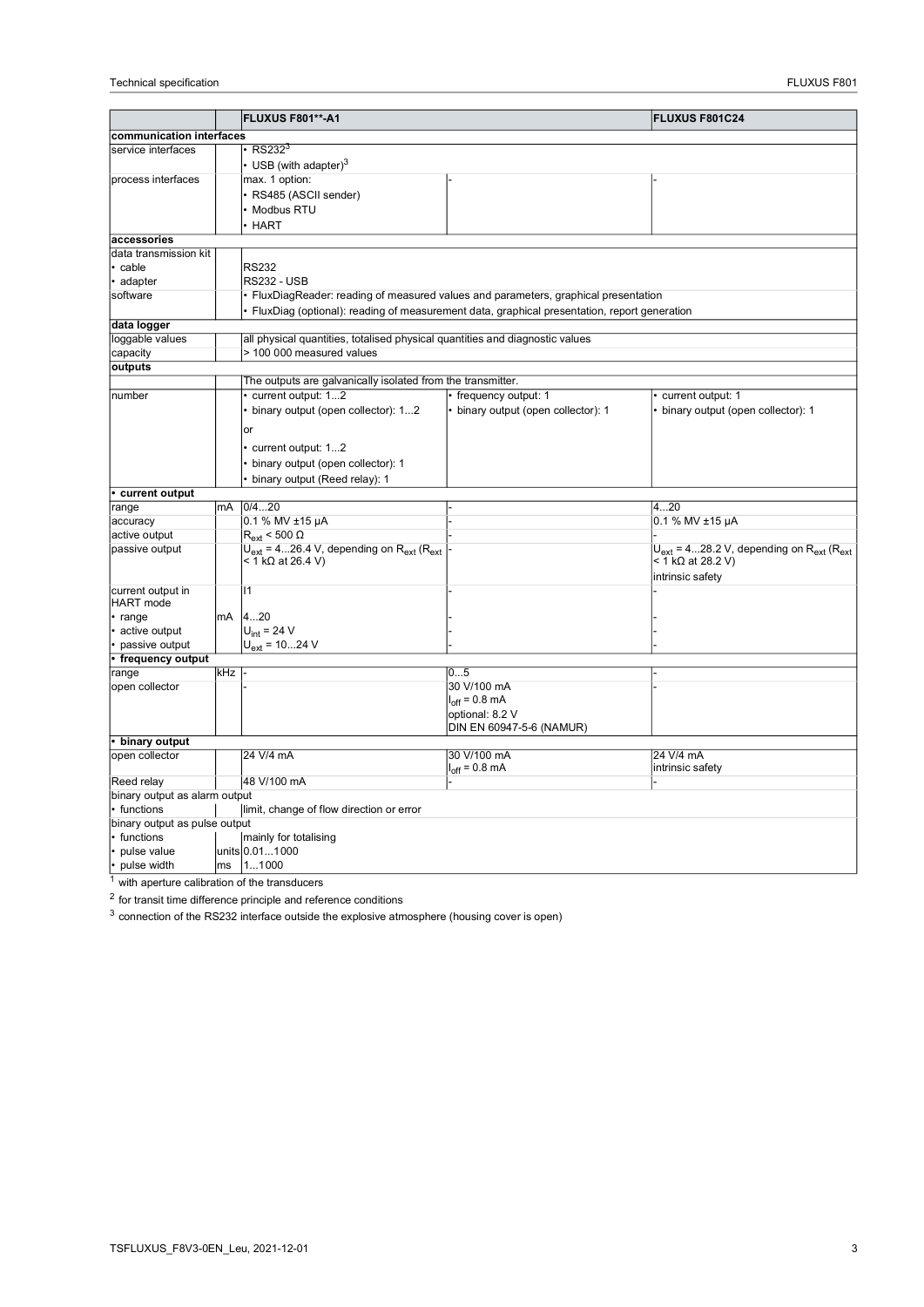### **Dimensions**



# **Wall and 2" pipe mounting kit**



## **Strap wrench**

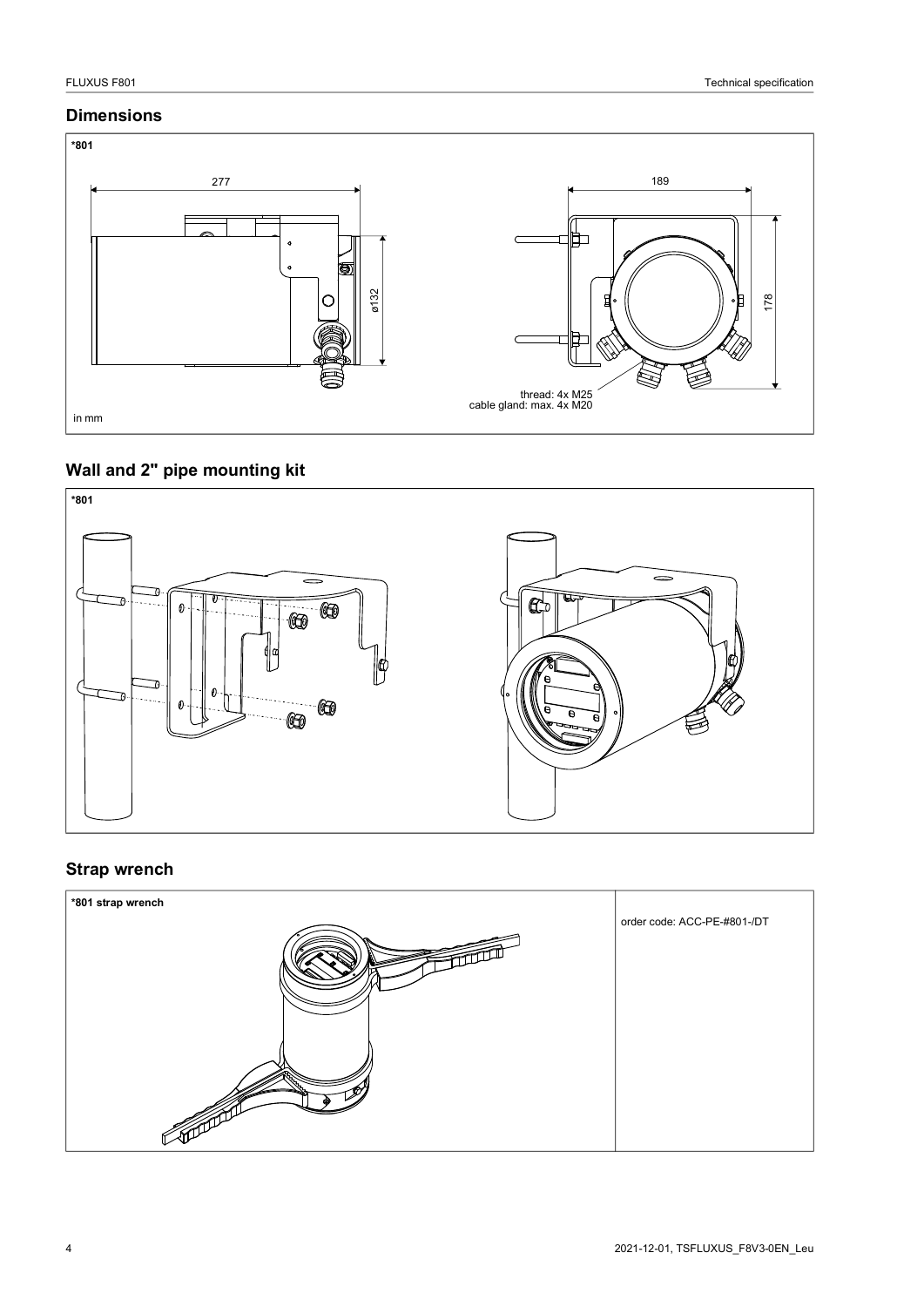# **Terminal assignment**

| *801**-A10****-*A, 801**-A10****-*P |                                                         |                            |                                   |                         |            |            |  |
|-------------------------------------|---------------------------------------------------------|----------------------------|-----------------------------------|-------------------------|------------|------------|--|
| transducers                         |                                                         |                            |                                   |                         |            |            |  |
|                                     | equipotential bonding terminal                          | बाह्यसम्बद्धा<br>वैषेषीयपि | <b>DOM</b><br>ROD                 | outputs<br>power supply |            |            |  |
| power supply <sup>1</sup>           |                                                         |                            |                                   |                         |            |            |  |
| AC<br>terminal                      |                                                         |                            | DC                                |                         |            |            |  |
|                                     | connection                                              |                            | terminal                          |                         | connection |            |  |
| L                                   | phase                                                   |                            | L+                                |                         | $\ddot{}$  |            |  |
| $\frac{N}{PE}$                      | neutral                                                 |                            | L-                                |                         |            |            |  |
|                                     | earth                                                   |                            | $\overline{PE}$                   |                         | earth      |            |  |
| transducers, extension cable        |                                                         |                            |                                   |                         |            |            |  |
| measuring channel A                 |                                                         | measuring channel B        |                                   |                         |            | transducer |  |
| terminal                            | connection                                              | terminal                   |                                   | connection              |            |            |  |
| AV                                  | signal                                                  | <b>BV</b>                  |                                   | signal                  |            | Ť          |  |
| AVS                                 | internal shield                                         | <b>BVS</b>                 |                                   | internal shield         |            |            |  |
| <b>ARS</b>                          | <b>BRS</b><br>internal shield                           |                            |                                   | internal shield         |            | й          |  |
| AR                                  | <b>BR</b><br>signal                                     |                            |                                   | signal                  |            |            |  |
| cable gland                         | external shield                                         | cable gland                |                                   | external shield         |            | ተጵ         |  |
| outputs <sup>1</sup>                |                                                         |                            |                                   |                         |            |            |  |
| terminal                            |                                                         |                            | connection                        |                         |            |            |  |
|                                     |                                                         |                            | current output I1                 |                         |            |            |  |
| $\frac{1(-), 2(+)}{3(-), 4(+)}$     |                                                         |                            | current output I2 (optional)      |                         |            |            |  |
| $5(-), 6(+)$                        |                                                         |                            | binary output B1 (open collector) |                         |            |            |  |
| $\frac{7(-), 8(+)}{9(a), 10(b)}$    | binary output B2 (open collector, optional)             |                            |                                   |                         |            |            |  |
|                                     | binary output B1 (open collector, Reed relay, optional) |                            |                                   |                         |            |            |  |
| $11(a)$ , $12(b)$                   | binary output B2 (open collector, Reed relay, optional) |                            |                                   |                         |            |            |  |
| $13(B-), 14(A+), 15$ (shield)       |                                                         |                            | communication interface           |                         |            |            |  |

1 cable (by customer): e.g. flexible wires, with insulated wire ferrules, wire cross-section: 0.25...2.5 mm<sup>2</sup>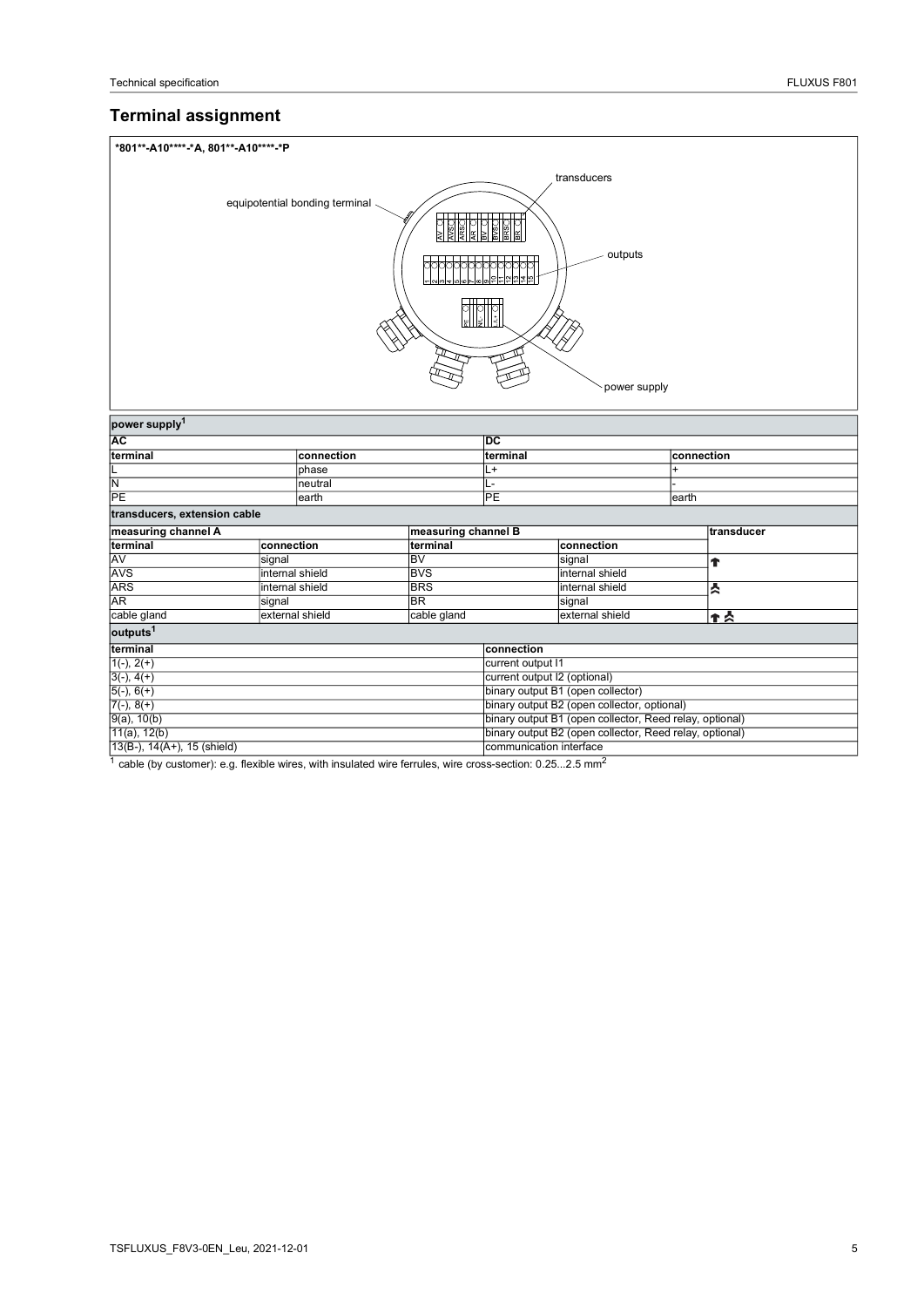| *801C24, *801**-A10****-FF                                                                                                           |                                  |                                        |                      |                   |                     |            |  |
|--------------------------------------------------------------------------------------------------------------------------------------|----------------------------------|----------------------------------------|----------------------|-------------------|---------------------|------------|--|
| outputs<br>equipotential bonding terminal<br>$\frac{1}{2}$<br>partition<br>(*801C24)<br>transducers<br>$\frac{1}{2}$<br>power supply |                                  |                                        |                      |                   |                     |            |  |
| power supply <sup>1</sup><br><b>AC</b>                                                                                               |                                  |                                        | ĪЮ                   |                   |                     |            |  |
| *801**-A10****-FF                                                                                                                    |                                  |                                        |                      |                   |                     |            |  |
| terminal                                                                                                                             | connection                       | *801C24, *801**-A10****-FF<br>terminal |                      |                   |                     | connection |  |
| L                                                                                                                                    | phase                            | L+                                     |                      |                   | $\ddot{}$           |            |  |
| N                                                                                                                                    | neutral                          | L-                                     |                      |                   |                     |            |  |
| PE                                                                                                                                   | earth                            | <b>PE</b>                              |                      | earth             |                     |            |  |
|                                                                                                                                      |                                  |                                        |                      |                   |                     |            |  |
| transducers, extension cable                                                                                                         |                                  |                                        |                      |                   |                     |            |  |
| measuring channel A                                                                                                                  |                                  |                                        | measuring channel B  |                   |                     | transducer |  |
| terminal                                                                                                                             | connection                       | terminal                               |                      | connection        |                     |            |  |
| AV                                                                                                                                   | signal                           | BV                                     |                      | signal            |                     | Ť          |  |
| AVS                                                                                                                                  | internal shield                  |                                        | <b>BVS</b>           |                   | internal shield     |            |  |
| <b>ARS</b>                                                                                                                           | internal shield                  |                                        | <b>BRS</b><br>signal |                   | internal shield     | й          |  |
| AR                                                                                                                                   | signal                           |                                        | BR                   |                   |                     |            |  |
| S                                                                                                                                    | not connected                    |                                        | S                    |                   | not connected       |            |  |
| cable gland<br>external shield                                                                                                       |                                  | cable gland<br>external shield         |                      | ተ<br>አ            |                     |            |  |
| outputs <sup>1</sup>                                                                                                                 |                                  |                                        |                      |                   |                     |            |  |
|                                                                                                                                      | *801C24                          |                                        |                      | *801**-A10****-FF |                     |            |  |
| colour of terminals                                                                                                                  | blue (intrinsic safety)<br>green |                                        |                      |                   |                     |            |  |
| terminal                                                                                                                             | connection                       |                                        |                      |                   |                     |            |  |
| $1(-), 2(+)$                                                                                                                         |                                  | current output I1                      |                      |                   | frequency output F1 |            |  |
| $5(-), 6(+)$                                                                                                                         |                                  | binary output B1                       |                      |                   | binary output B1    |            |  |

<sup>1</sup> cable (by customer): e.g. flexible wires, with insulated wire ferrules, wire cross-section: 0.25...2.5 mm<sup>2</sup>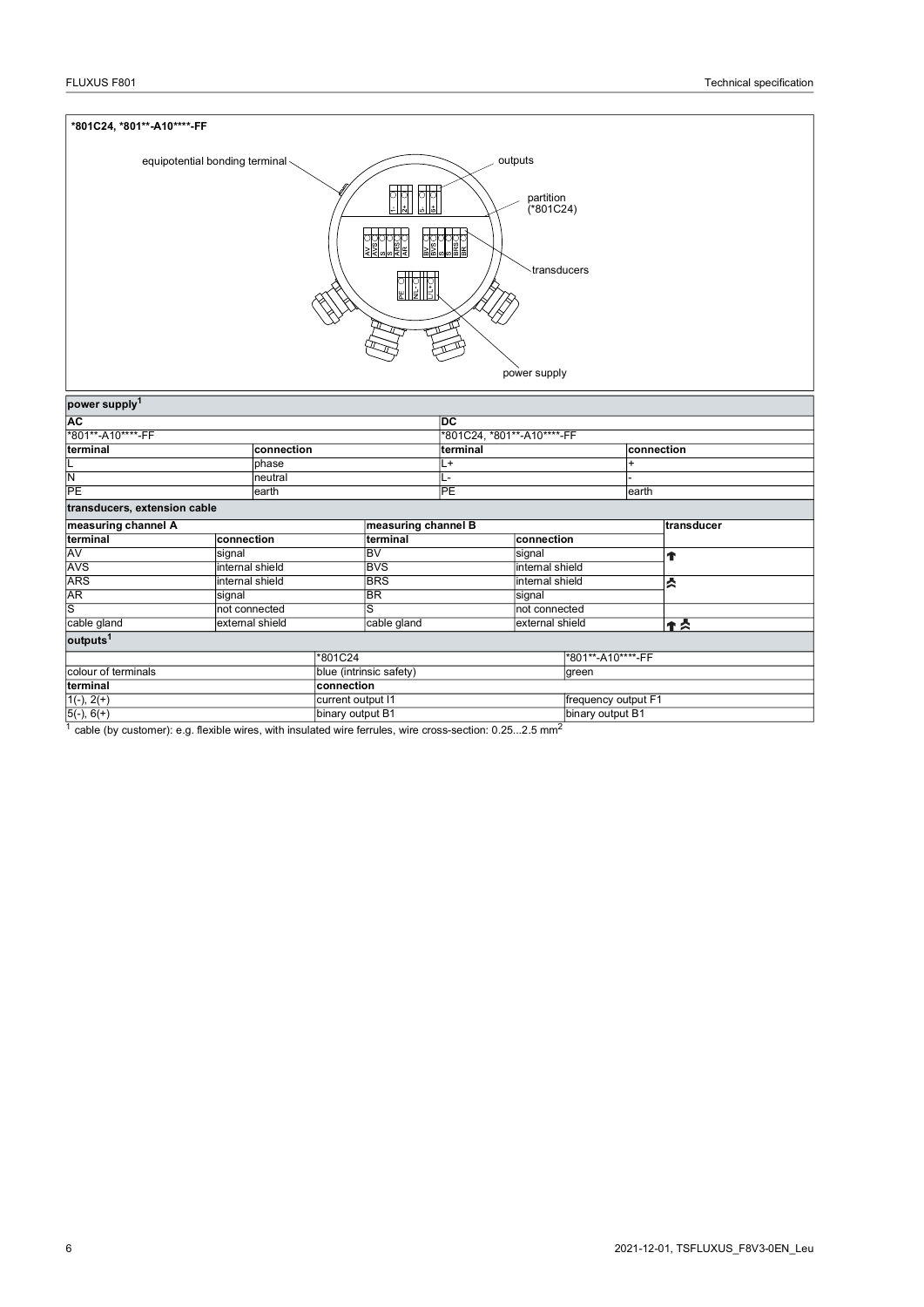## **Transducers**

#### **Overview**

#### **Shear wave transducers**

|                                      |                    |                    | technical type      |                    |                    |                    |  |  |
|--------------------------------------|--------------------|--------------------|---------------------|--------------------|--------------------|--------------------|--|--|
|                                      | G                  | Ιĸ                 | İМ                  | Þ                  | lQ                 |                    |  |  |
| zone 1<br>normal temperature range   | CDG1N81<br>CLG1N81 | CDK1N81<br>CLK1N81 | CDM2N81<br>CLM2N81  | CDP2N81<br>CLP2N81 | CDQ2N81<br>CLQ2N81 |                    |  |  |
| zone 1<br><b>IP68</b>                |                    | CDG1LI1            | CDK <sub>1LI1</sub> | CDM2LI1            | CDP2LI1            |                    |  |  |
| zone 1<br>extended temperature range |                    | CDG1E83<br>CLG1E83 | CDK1E83<br>CLK1E83  | CDM2E85<br>CLM2E85 | CDP2E85<br>CLP2E85 | CDQ2E85<br>CLQ2E85 |  |  |
| inner pipe diameter d                |                    |                    |                     |                    |                    |                    |  |  |
| min, extended                        | mm                 | 400                | 100                 | 50                 | 25                 | 10                 |  |  |
| min. recommended                     | mm                 | 500                | 200                 | 100                | 50                 | 25                 |  |  |
| max. recommended                     | mm                 |                    | 2000                | 1000               | 400                | 150                |  |  |
| max. extended<br>mm                  |                    | 6500               | 2400                | 1200               | 480                | 240                |  |  |
| pipe wall thickness                  |                    |                    |                     |                    |                    |                    |  |  |
| min.                                 | mm                 | 11                 | 5                   | 2.5                | 1.2                | 0.6                |  |  |

for further data see Technical specification TS\_F8xx-transducersVx-xXX\_Leu

### **Transducer mounting fixture**



for further data see Technical specification TS\_F8xx-transducersVx-xXX\_Leu

### **Coupling materials for transducers**

|                               | normal temperature range                                                                                                    |                                    | extended temperature range         |                                            |           | Wavelnjector                                         |                                                      |  |
|-------------------------------|-----------------------------------------------------------------------------------------------------------------------------|------------------------------------|------------------------------------|--------------------------------------------|-----------|------------------------------------------------------|------------------------------------------------------|--|
|                               | $<$ 100 °C                                                                                                                  | $<$ 170 °C                         | $<$ 150 °C                         | < 200 °C                                   | 200240 °C | $<$ 280 °C                                           | 280630 °C                                            |  |
| < 24 h                        | coupling compound coupling compound coupling compound coupling compound coupling foil<br>type N or coupling<br>foil type VT | type E or coupling<br>foil type VT | type E or coupling<br>foil type VT | type E or H or<br>coupling foil<br>type VT | type TF   | coupling foil type A<br>and coupling foil<br>type VT | coupling foil type B<br>and coupling foil<br>type VT |  |
| long time<br>measure-<br>ment | coupling foil<br>type VT                                                                                                    | coupling foil<br>type VT           | coupling foil<br>type VT           | coupling foil<br>type VT                   |           |                                                      |                                                      |  |

for further data see Technical specification TS\_F8xx-transducersVx-xXX\_Leu